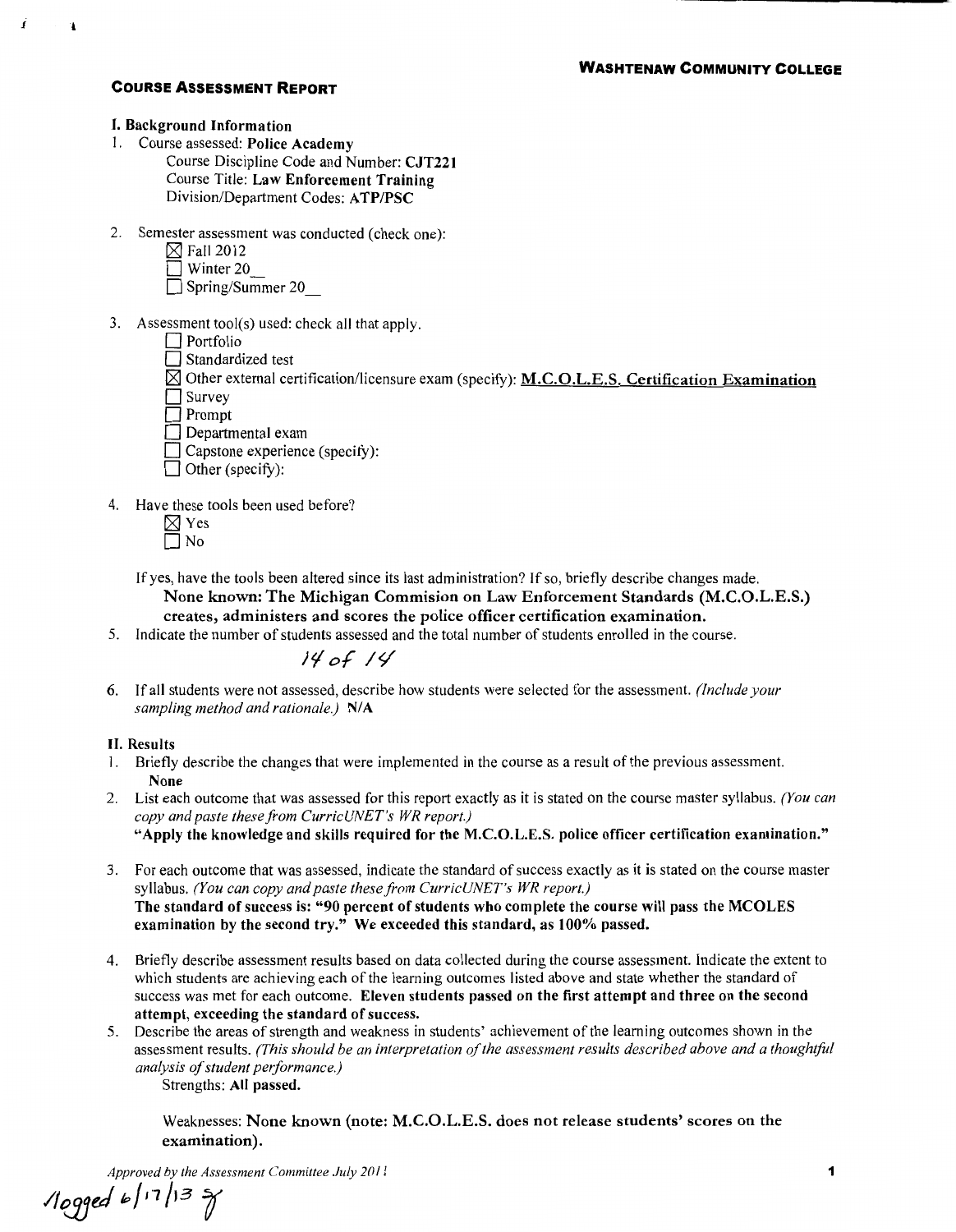### Ill. Changes influenced by assessment results

- 1. If weaknesses were found (see above) or students did not meet expectations, describe the action that will be taken to address these weaknesses. *(If students met all expectations, describe your plan for continuous improvement.) NIA*
- 2. Identity intended changes that will be instituted based on results of this assessment activity (check all that apply). Please describe changes and give rationale for change. N/A
	- a.  $\Box$  Outcomes/Assessments on the Master Syllabus Change/rationale:
	- $b.$   $\Box$  Objectives/Evaluation on the Master Syllabus Change/rationale:
	- c.  $\Box$  Course pre-requisites on the Master Syllabus Change/rationale:
	- d.  $\Box$  1<sup>st</sup> Day Handouts Change/rationale:
	- $e.$   $\Box$  Course assignments Change/rationale:
	- f.  $\Box$  Course materials (check all that apply)

| $\Box$ Textbook |
|-----------------|
| □ Handouts      |
| Other:          |

- $g.$  Instructional methods Change/rationale:
- h.  $\Box$  Individual lessons & activities Change/rationale:
- 3. What is the timeline for implementing these actions? N/A

#### IV. Future plans

1. Describe the extent to which the assessment tools used were effective in measuring student achievement of learning outcomes for this course.

The results of the examination indicate that we are meeting the M.C.O.L.E.S. learning objectives for all our students.

- 2. If the assessment tools were not effective, describe the changes that will be made for future assessments. N/A
- 3. Which outcomes from the master syllabus have been addressed in this report? All \_X~ Selected

If "All", provide the report date for the next full review:  $\frac{January, 2016}{January, 2016}$ 

If "Selected", provide the report date for remaining outcomes: Submitted by:

|        | Submitted by:         |                  |                      |
|--------|-----------------------|------------------|----------------------|
| Print: | John Atkinson         | <b>Signature</b> | $-30 - 13$<br>Date:/ |
|        | Faculty/Preparer      |                  |                      |
| Print: | <b>Ruth Walsh</b>     | Signat           | Date:                |
|        | Department Chair      |                  |                      |
| Print: | <b>Marilyn Donham</b> | Signature        | <b>Date:</b>         |
|        | Dean/Administrator    |                  |                      |

Please return completed form to the Office of Curriculum & Assessment, SC 247. *Revised July 2011*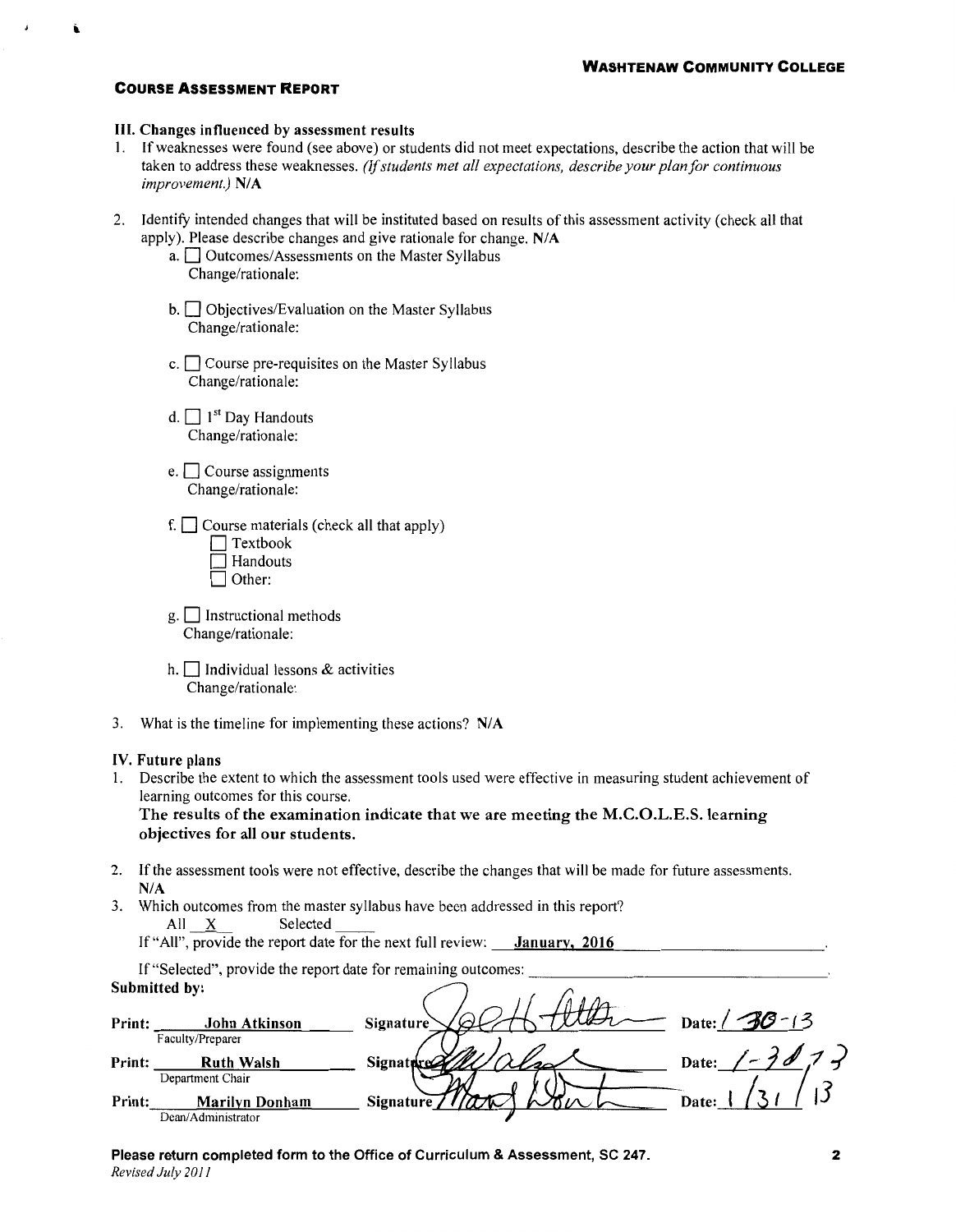#### I. Background Information

- 1. Course assessed: Police Academy
	- Course Discipline Code and Number: CJT221 Course Title: Law Enforcement Training Division/Department Codes: CED/PSC
- 2. Semester assessment was conducted (check one):
	- $\boxtimes$  Fall 2011
	- $\Box$  Winter 20
	- Spring/Summer 20
- 3. Assessment tool(s) used: check all that apply.
	- **D** Portfolio
	- $\Box$  Standardized test
	- $\boxtimes$  Other external certification/licensure exam (specify): M.C.O.L.E.S. Certification Examination
	- □ Survey
	- D Prompt
	- $\Box$  Departmental exam
	- $\Box$  Capstone experience (specify):
	- $\Box$  Other (specify):
- 4. Have these tools been used before?
	- $\boxtimes$  Yes  $\Box$  No
	- If yes, have the tools been altered since its last administration? If so, briefly describe changes made. None known: The Michigan Commision on Law Enforcement Standards (M.C.O.L.E.S.) creates, administers and scores the police officer certification examination.
- 5. Indicate the number of students assessed and the total number of students enrolled in the course. Nineteen (19)/Nineteen (19) (CJT221)
- 6. If all students were not assessed, describe how students were selected for the assessment. *(Include your sampling method and rationale.)* NIA

## II. Results

- 1. Briefly describe the changes that were implemented in the course as a result of the previous assessment. None
- 2. List each outcome that was assessed for this report exactly as it is stated on the course master syllabus. *(You can copy and paste these from CurricUNET's WR report.)*  "Apply the knowledge and skills required for the M.C.O.L.E.S. police officer certification examination."
- 3. For each outcome that was assessed, indicate the standard of success exactly as it is stated on the course master syllabus. *(You can copy and paste these from CurricUNET's WR report.)*  The standard of success is: "90 percent of students who complete the course will pass the MCOLES examination by the second try." We exceeded this standard, as 100% passed.
- 4. Briefly describe assessment results based on data collected during the course assessment. Indicate the extent to which students are achieving each of the learning outcomes listed above and state whether the standard of success was met for each outcome. Eighteen students passed on the first attempt and one the second attempt, exceeding the standard of success.
- 5. Describe the areas of strength and weakness in students' achievement of the learning outcomes shown in the assessment results. *(This should be an interpretation of the assessment results described above and a thoughtful analysis of student performance.)*  Strengths: All passed.

Weaknesses: None known (note: M.C.O.L.E.S. does not release students' scores on the examination).

*Approved by the Assessment Committee July 2011* 

lt(jjul *£j?/;.;L "71*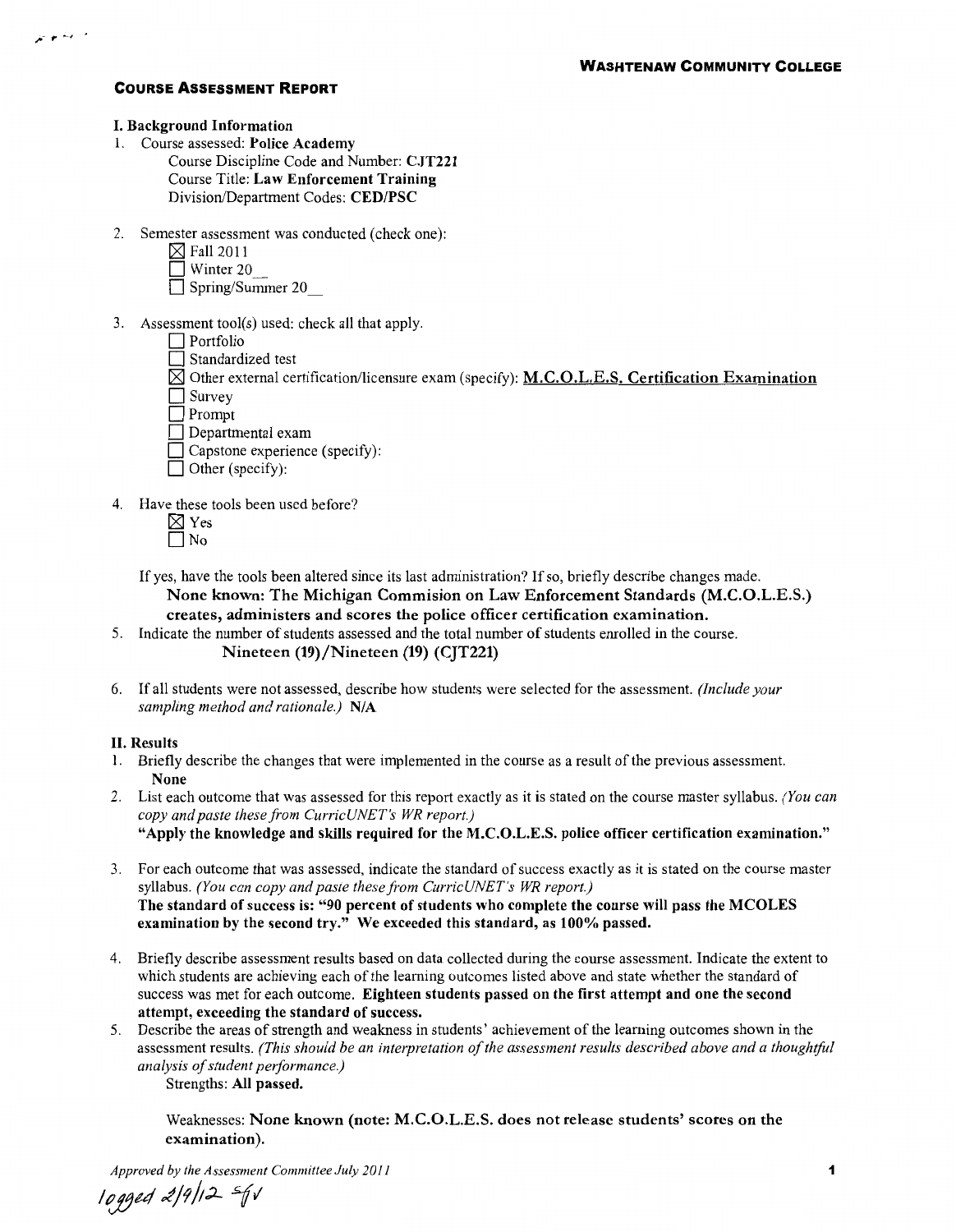$, -$  .

### III. Changes influenced by assessment results

- 1. If weaknesses were found (see above) or students did not meet expectations, describe the action that will be taken to address these weaknesses. *(If students met all expectations, describe your plan for continuous improvement.) NIA*
- 2. Identify intended changes that will be instituted based on results of this assessment activity (check all that apply). Please describe changes and give rationale for change.
	- a.  $\Box$  Outcomes/Assessments on the Master Syllabus Change/rationale:
	- $b.$   $\Box$  Objectives/Evaluation on the Master Syllabus Change/rationale:
	- c.  $\Box$  Course pre-requisites on the Master Syllabus Change/rationale:
	- d.  $\Box$  1<sup>st</sup> Day Handouts Change/rationale:
	- $e.$   $\Box$  Course assignments Change/rationale:
	- f.  $\Box$  Course materials (check all that apply)

| $\Box$ Textbook |
|-----------------|
| l Handouts      |
| Other:          |

- $g.$  Instructional methods Change/rationale:
- h.  $\Box$  Individual lessons & activities Change/rationale:
- 3. What is the timeline for implementing these actions? N/A

### IV. Future plans

1. Describe the extent to which the assessment tools used were effective in measuring student achievement of learning outcomes for this course.

The results of the examination indicate that we are meeting the M.C.O.L.E.S. learning objectives for all our students.

- 2. If the assessment tools were not effective, describe the changes that will be made for future assessments. N/A
- 3. Which outcomes from the master syllabus have been addressed in this report? All X Selected

| All X | Selected |                                                             |               |  |
|-------|----------|-------------------------------------------------------------|---------------|--|
|       |          | If "All", provide the report date for the next full review: | January, 2015 |  |

If "Selected", provide the report date for remaining outcomes: Submitted by:

|        | Submitted by:         |                             |                   |
|--------|-----------------------|-----------------------------|-------------------|
| Print: | John Atkinson         | Mission<br><b>Signature</b> | $Date:Z - 7 - 12$ |
|        | Faculty/Preparer      |                             |                   |
| Print: | <b>Ruth Walsh</b>     | Signature                   | Date:             |
|        | Department Chair      |                             |                   |
| Print: | <b>Marilyn Donham</b> | Signature $\nu$             | Date: $\Im$ -     |
|        | Dean/Administrator    |                             |                   |

Please return completed form to the Office of Curriculum & Assessment, SC 247. *Revised July 2011*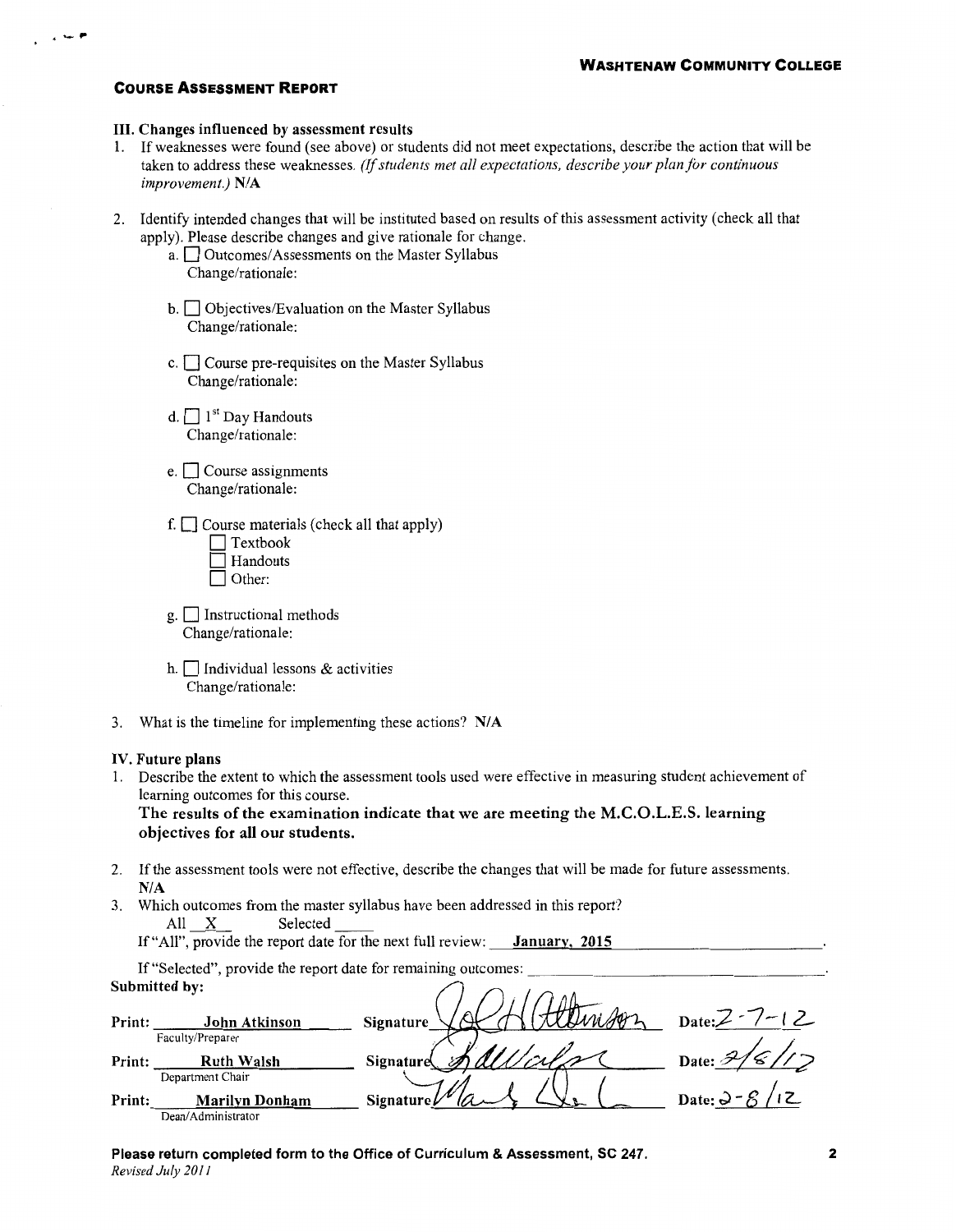## **I. Background Information**

1. Course assessed:

Course Discipline Code and Number: CJT221 Course Title: Law Enforcement Training Division/Department Codes: MNB/PSC

- 2. Semester assessment was conducted (check one):
	- $\boxtimes$  Fall 2008
	- Winter 20
	- $\Box$  Spring/Summer 20
- 3. Assessment tool(s) used: check all that apply.
	- $\Box$  Portfolio
	- Standardized test
	- $\overline{\boxtimes}$  Other external certification/licensure exam (specify): M.C.O.L.E.S. Certification Examination
	- $\begin{array}{c}\n\Box \text{ Survey} \\
	\Box \text{ prompt}\n\end{array}$
	- $\Box$  Departmental exam
	- Capstone experience (specify):
	- $\Box$  Other (specify):
- 4. Have these tools been used before?
	- ⊠ Yes M.C.O.L.E.S. Certification Examination  $\Box$  No
	- If yes, have the tools been altered since its last administration? If so, briefly describe changes made. None known: The Michigan Commision on Law Enforcement Standards (M.C.O.L.E.S.) creates, administers and scores the police officer certification examination.
- 5. Indicate the number of students assessed/total number of students enrolled in the course. Fifteen (15)/Fifteen (15)
- 6. Describe how students were selected for the assessment. All students who took the examination.

## **II. Results**

- 1. Briefly describe the changes that were implemented in the course as a result of the previous assessment. **None**
- 2. List each outcome that was assessed for this report exactly as it is stated on the course master syllabus. "Apply the knowledge and skills required for the M.C.O.L.E.S. police officer certification examination."
- 3. Briefly describe assessment results based on data collected during the course assessment, demonstrating the extent to which students are achieving each of the learning outcomes listed above. All students who took the M.C.O.L.E.S. examination passed on their first attempt.
- 4. For each outcome assessed, indicate the standard of success used, and the percentage of students who achieved that level of success. All (100%)
- 5. Describe the areas of strength and weakness in students' achievement of the learning outcomes shown in assessment results. Strengths: All passed
	- Weaknesses: None known (note: M.C.O.L.E.S. does not release students' scores on the examination).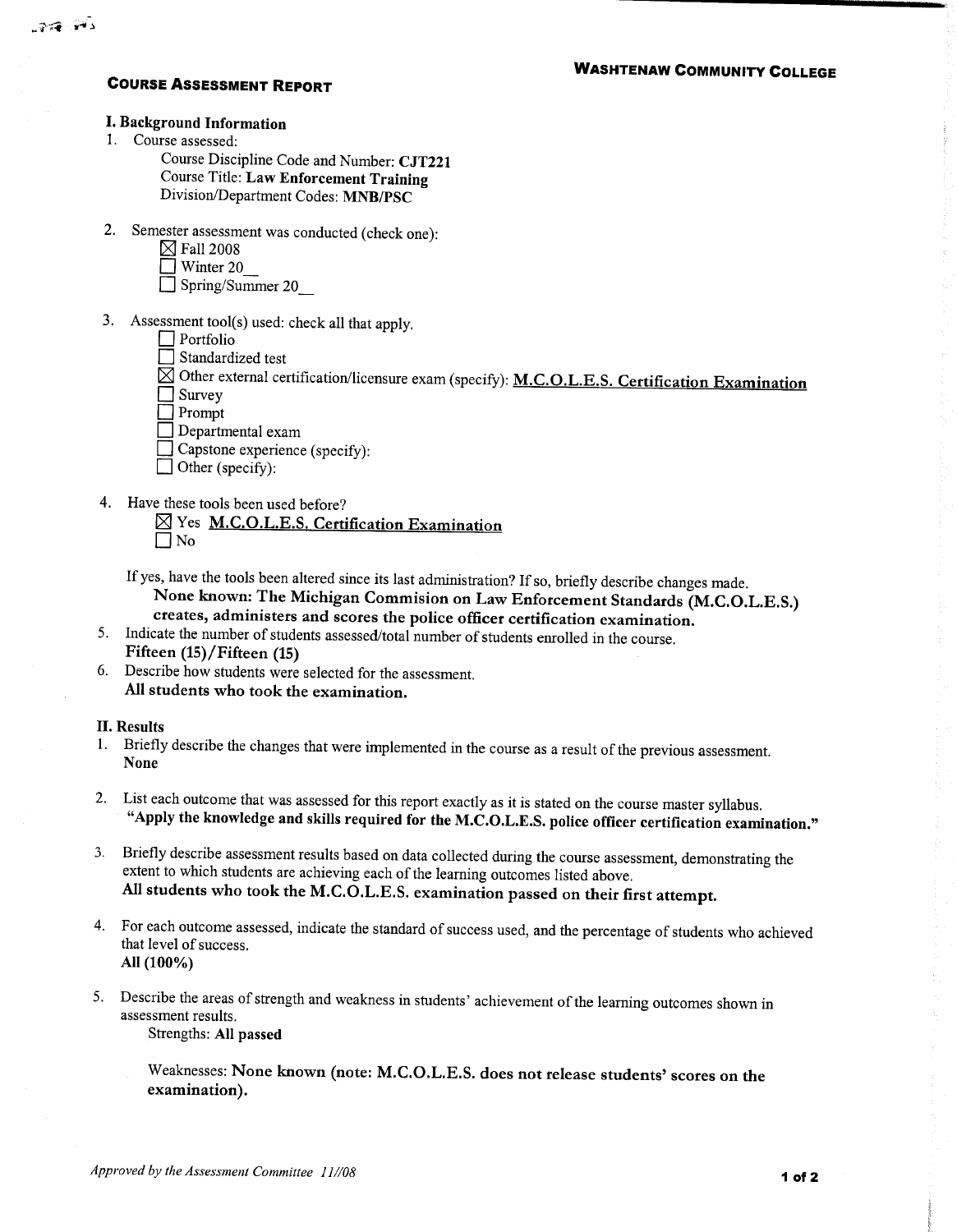এছ পৰী লাগি

## III. Changes influenced by assessment results

- 1. If weaknesses were found (see above) or students did not meet expectations, describe the action that will be taken to address these weaknesses. N/A
- 2. Identify intended changes that will be instituted based on results of this assessment activity (check all that apply). Please describe changes and give rationale for change. None
	- a. <sup>Outcomes/Assessments on the Master Syllabus</sub></sup> Change/rationale:
	- b. Objectives/Evaluation on the Master Syllabus Change/rationale:
	- c. Course pre-requisites on the Master Syllabus Change/rationale:
	- d.  $\Box$  1<sup>st</sup> Day Handouts Change/rationale:
	- e.  $\Box$  Course assignments Change/rationale:
	- f.  $\Box$  Course materials (check all that apply)  $\Box$  Textbook
		- Handouts
		- $\Box$  Other:
	- $g.$  Instructional methods Change/rationale:
	- h.  $\Box$  Individual lessons & activities Change/rationale:
- 3. What is the timeline for implementing these actions?  $N/A$

## IV. Future plans

1. Describe the extent to which the assessment tools used were effective in measuring student achievement of learning outcomes for this course.

The results of the examination indicate that we are meeting the M.C.O.L.E.S. learning objectives for all our students.

- 2. If the assessment tools were not effective, describe the changes that will be made for future assessments.  $N/A$
- 3. Which outcomes from the master syllabus have been addressed in this report? All  $\mathbf{X}$ Selected

If "All", provide the report date for the next full review:

## January 2012.

Approved by the Assessment Committee 11/08

If "Selected", provide the report date for remaining outcomes: N/A

Submitted by:

Print:  $\Box$  م ۸ م ATK NSON Signature  $\mathsf{\_}$ Date:  $\mathsf{\leq}/$ Faculty/Preparer Print: Kom Wal **Signature** Date:  $\leq$ Department Chair  $Showa$  $He$ Signature  $\mathcal{W}_c$ Print: // Date: Dean/Administrator  $log q$ ed 3/17/09 s Please return completed form to the Office of Curriculum & Assessment, SC 247.  $2$  of  $2$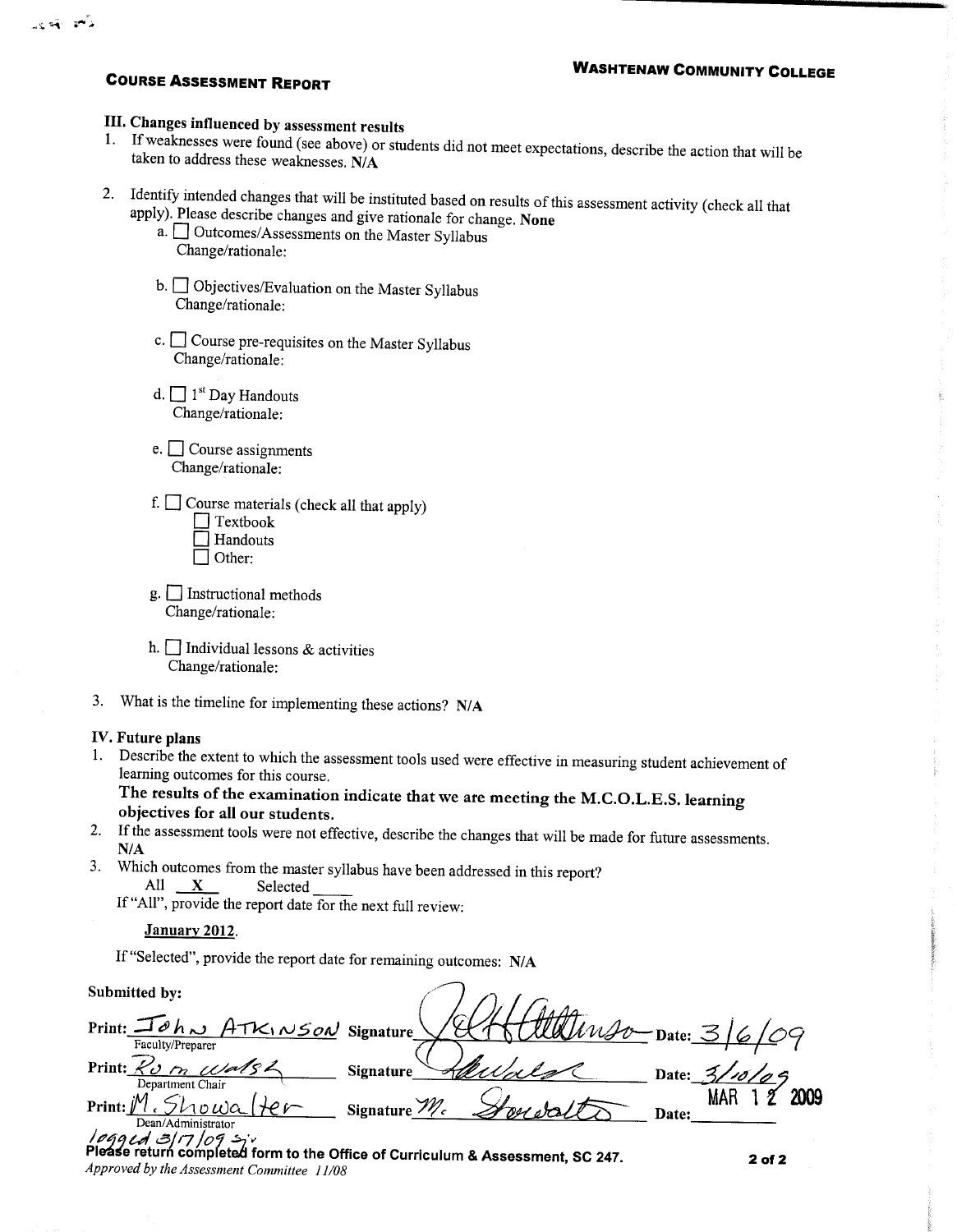

## I. Background Information

1. Course assessed:

Course Discipline Code and Number: CJT221 Course Title: Law Enforcement Training Division/Department Codes: 15500

- 2. Semester assessment was conducted (check one):
	- $\Box$  Fall 20
	- X Winter 2006
	- $\Box$  Spring/Summer 20
- 3. Assessment tool(s) used: check all that apply.
	- $\Box$  Portfolio
	- □ Standardized test
	- X Other external certification/licensure exam (specify): M.C.O.L.E.S. certification exam

 $\Box$  Survey

 $\Box$  Prompt

- $\Box$  Departmental exam
- $\Box$  Capstone experience (specify):
- $\Box$  Other (specify):
- 4. Have these tools been used before?
	- X Yes  $\Box$  No
	- If yes, have the tools been altered since its last administration? If so, briefly describe changes made. No changes have been made.
- 5. Indicate the number of students assessed/total number of students enrolled in the course.  $18/18$
- 6. Describe how students were selected for the assessment. All students take this test.

### **II. Results**

- 1. Briefly describe the changes that were implemented in the course as a result of the previous assessment. None
- 2. State each outcome (verbatim) from the master syllabus for the course that was assessed. See attached sheet taken (verbatim) from the master syllabus.
- 3. Briefly describe assessment results based on data collected during the course assessment, demonstrating the extent to which students are achieving each of the learning outcomes listed above. Please attach a summary of the data collected.

All 18 students passed the M.C.O.L.E.S. certification examination given on May 30, 2006. We are notified of the results by telephone the day after the exam (no written notice is sent to us by M.C.O.L.E.S.).

- For each outcome assessed, indicate the standard of success used, and the percentage of students who achieved  $\overline{4}$ that level of success. Please attach the rubric/scoring guide used for the assessment. Our goal is to have 75% of the students pass the M.C.O.L.E.S. certification examination. 100% of the students achieved that result. Note: M.C.O.L.E.S. does not provide the students' scores if they pass with a score of 70% or higher.
- 5. Describe the areas of strength and weakness in students' achievement of the learning outcomes shown in assessment results. Strengths: All students passed the examination.

Please return completed form to the Office of Curriculum & Assessment, SC 247. Approved by the Assessment Committee 10/10/06

1 of 3<br> $L/DD = \frac{1}{7}$  2/8/07